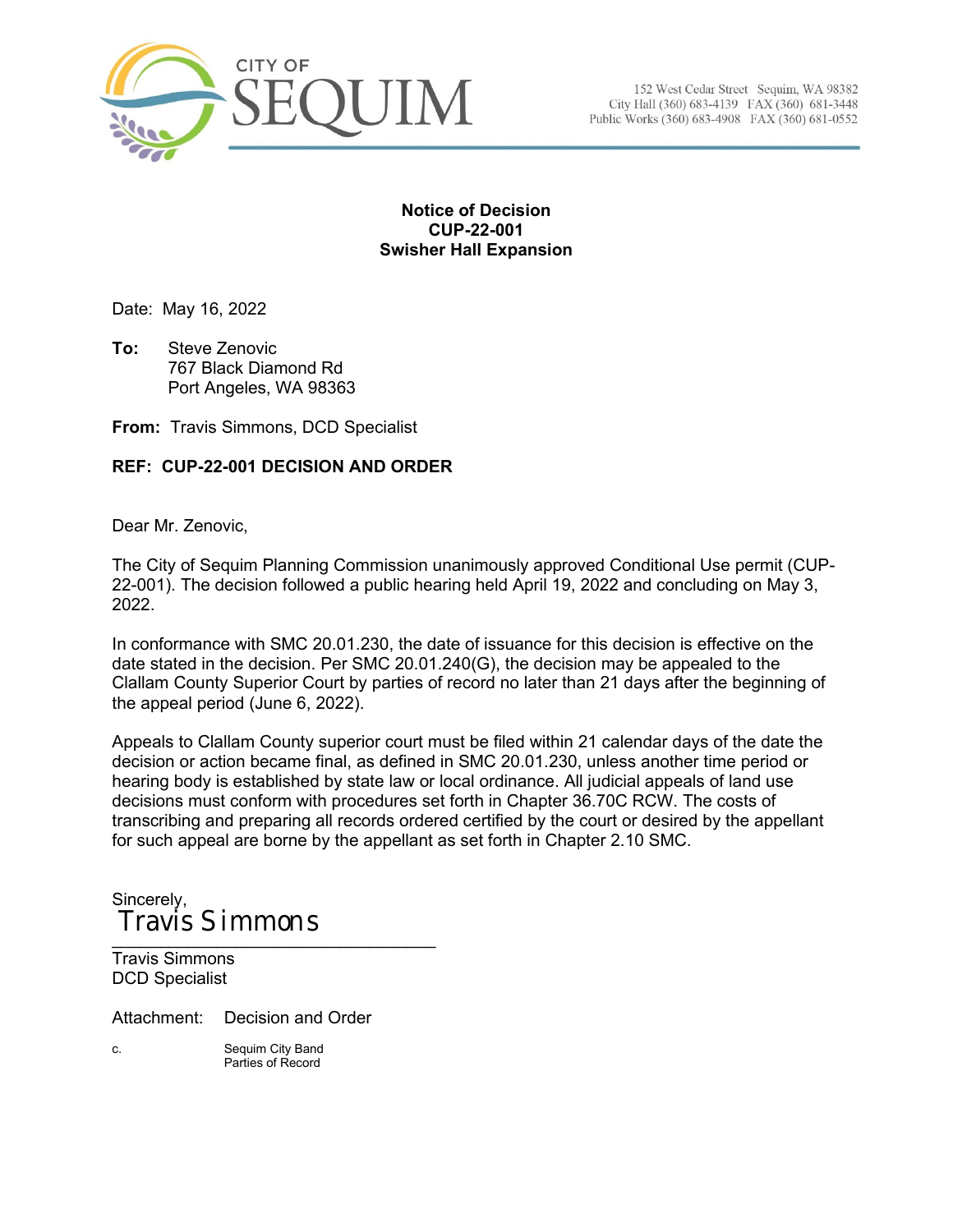

(  $152$  West Cedar Street Sequini, WA 98382<br>(  $\text{Giv}$  Hall (360) 683-4139  $\pm$ AX (360) 681-3448 l'ublic Works (360) 683-4908 [ LXX (360) 681-0552.

## DECISION & ORDER City of Sequim Planning Commission Swisher Hall Expansion

PROPERTY OWNER: City of Sequim, 152 W Cedar Street, Sequim, WA 98382

PROJECT PROPONENT: Sequim City Band, Sequim, WA 98382

PLANNER: Tim Woolett

PROJECT DESCRIPTION: Construction of a 2,457 square foot, single story Rehearsal Hall facility and remodel of existing adjacent multi-use building, including add/remodel restrooms and maintenance/utility closet.

PROPERTY LOCATION: Project is located on the City of Sequim's Water Reuse Facility property just north of Carrie Blake Park between North Blake Avenue and Rhodefer Road in Sequim. The Existing Swisher Hall building address is at 506 North Blake Avenue, identified as Clallam County Assessor's Parcel No. 033020-140010, being within the NE % of Section 20, Township 30N, Range 3W, W.M., Clallam County Washington.

DATE OF HEARING: April 19, 2022

SUMMARY OF DECISION: Approval, subject to conditions.

FINDINGS, CONCLUSIONS AND DECISION:

ln consideration of the application, staff report, supporting materials ("Exhibit 4", attached), and presentations, the following final Findings and Conclusions have been made:

## Findinqs:

# A. The proposal will not materially endanger the public heolth, safety, or generol welfare, or generate undesirable impacts beyond the boundaries.

Staff Comment: The proposal is an expansion and remodel of an existing structure located within <sup>a</sup> city park that is well removed from surrounding properties and buffered by existing vegetation and trees. The structure and its use are a part of the park setting and character and this proposalwill not result in a change of use or generated any additional impacts. As such the proposal will not materially endanger the public health, safety, or general welfare, or generate undesirable impacts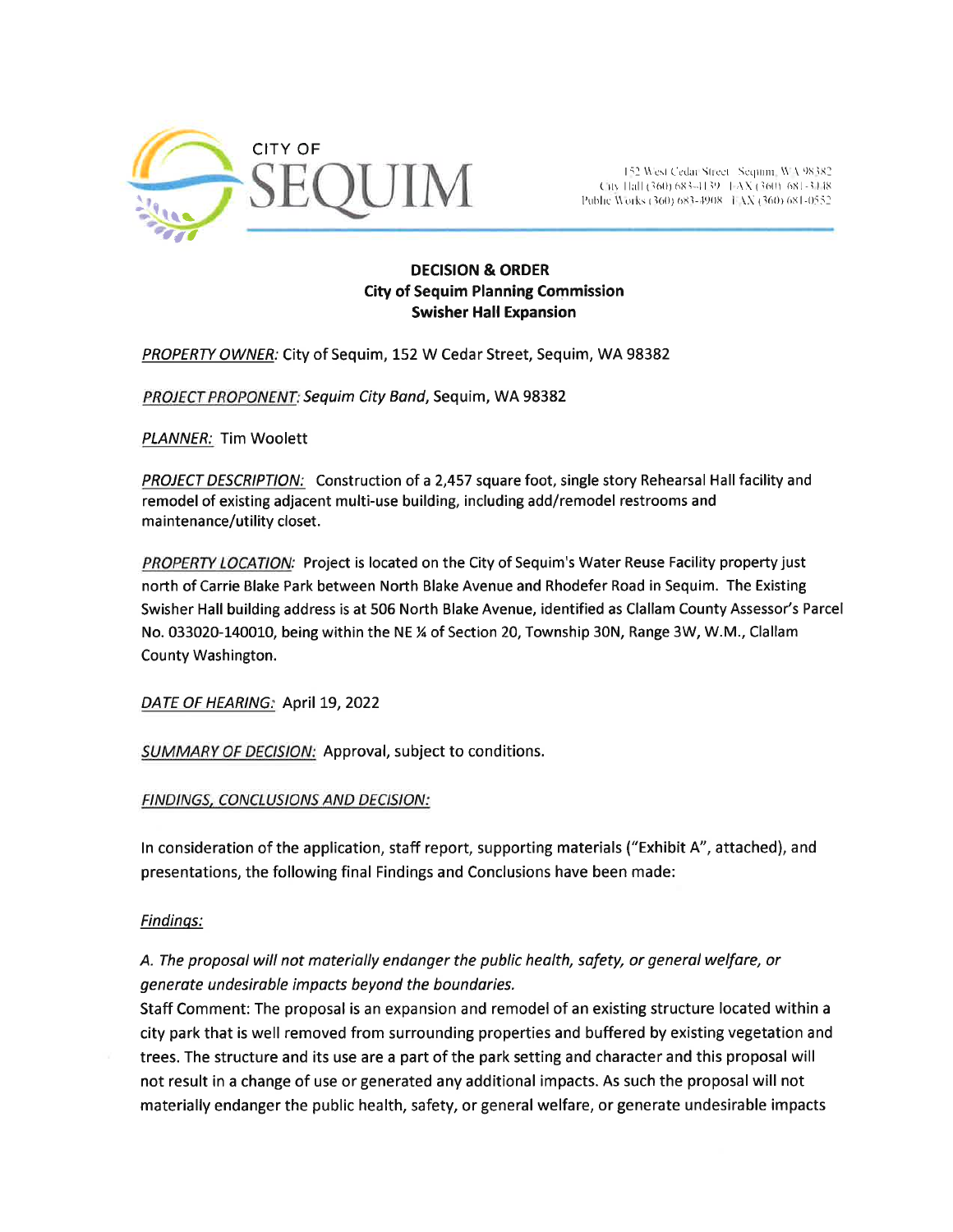beyond the boundaries.

B. The proposol will not substantiolly impact the reasonoble use and enjoyment of surrounding properties.

Staff Comment: This purpose of this proposed addition and remodel is to enhance the current use of the structure. The building will continue to function as a rehearsal facílity for community performance groups and will be designed with property acoustics. Therefore, the proposal will not impact the reasonable use and enjoyment of the surrounding properties.

# C. The proposal is consistent with the overall goals and objectives of the comprehensive plan and any opplicable subarea plons.

Staff Comment: Swisher Hall and the James Center for Performing Arts are identified in the 2022 Sequim Parks & Open Space Plan recreational facilities inventory. The Plan notes the James Center as "...a core venue for many performances by the Sequim City Band and other local and regional performance groups." Swisher Hall is noted as "...the primary practice room for the Sequim City Band." The proposal is consistent with the goals and policies of the Comprehensive Plan because it constitutes an improvement to a facility that will serve the greater Sequim-Dungeness Valley as a regional draw for recreation and park activities [PR 7.1.1 COMMUNITY PARKS]. The proposal will Swisher Hall Remodel and Community Rehearsal Hall Addition at James Performance Center Conditional Use Permit Application No. CUP 22-00L,Staff Report to the Planning Commission also further the goal of encouraging participation in parks and recreation programs and special events to build social capital and serve as the backbone of a strong, engaged community  $[PR \, 7.2.2]$ PARTICIPATION AND PARTNERSHIP]. This proposal also furthers Comprehensive Plan policies in fostering a sense of community and improve the quality of life through a parks and recreation system that connects and engages the citizens [PR 7.3.1 CONNECT CITIZENS THROUGH PARKS & RECREATIONI, and to recognize the significance of parks and recreation programs in Sequim as an "engine" that drives tourism through access to unique features, programs, and experiences such as special events and festivals [PR 7.6.1 PARKS & TOURISM].

# D. The cumulative effect of approving this and similar proposals will not cause an erosion of the purpose ond intent of the comprehensive plan.

Staff Comment: The use of this facility is unique to the community in that it is a facility that is part of a city owned and operated regional park and approval of this conditional use will not lead to <sup>a</sup> proliferation of similar uses of this type in the future. Because this proposal will further the goals and policies of the Comprehensive Plan as provided above, it will not cause an erosion of the purpose and intent of the Comprehensive Plan.

E. The character of the use is in harmony with the surrounding area, the applicant has demonstrated that the conditional use, with any proposed mitigations, will have no more impacts off-site than other uses which ore permitted within the zoning district.

Staff Comment: The existing structure and use is a part of the character of the park and the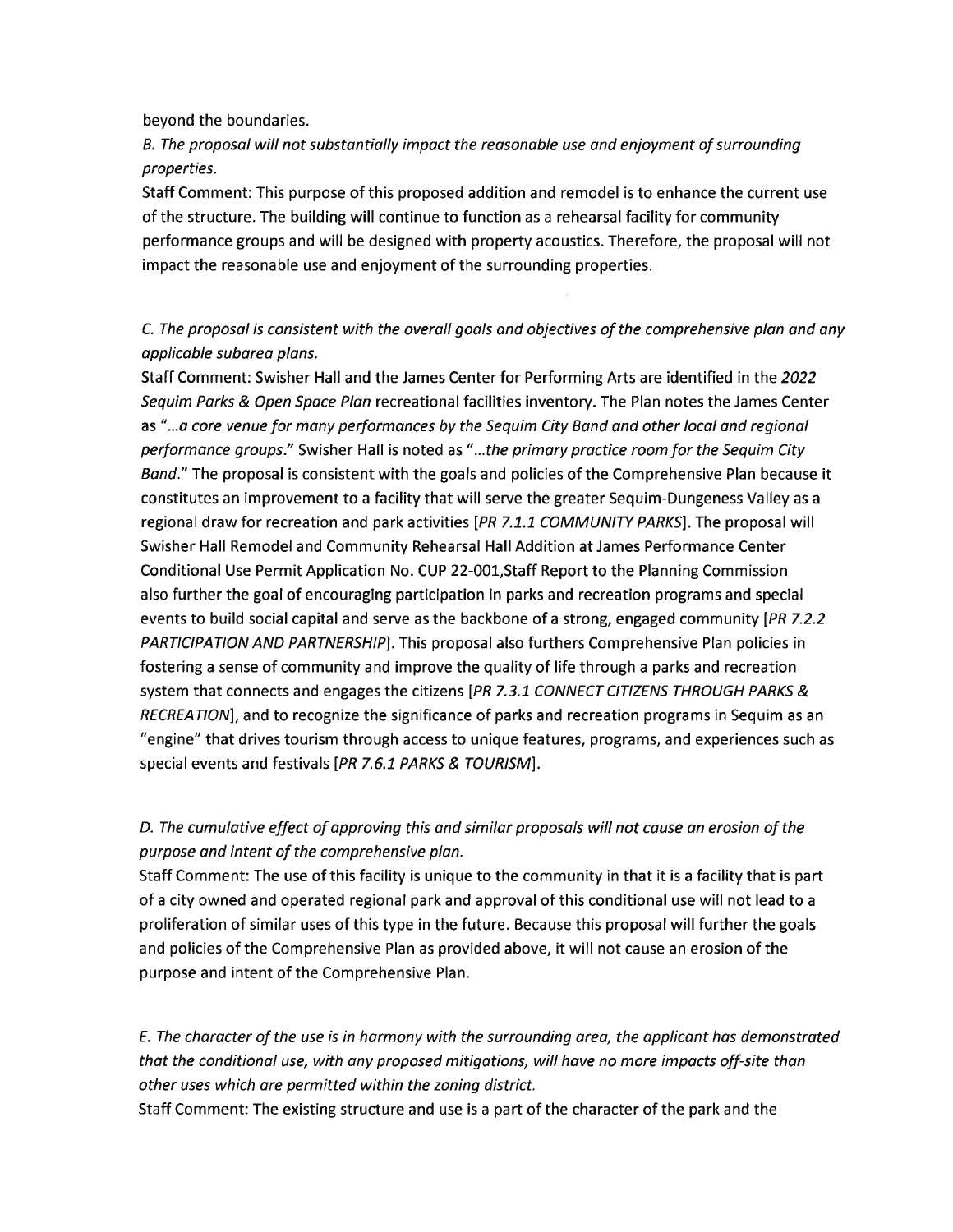surrounding area. With conditions to maintain the visual characteristics of the existing facility the proposed remodel and expansion will not introduce impacts to the surrounding permitted uses.

F. The proposed development meets all applicable noise, odor, lighting ond buffer standords for the zone in which it is proposing to locote.

Staff Comment: No additional noise or odors will occur as a result of this proposed project, lighting will be subject to current city standards and must be consistent with existing lighting, and the park's existing vegetation serving as buffer will not be altered as a result of this project.

# DECISION & ORDER

The Conditional Use Permit application for the Swisher Hall Expansion (CUP22-001) is APPROVED, subject to the following CONDTIONS:

1)All development must be in substantialconformance with the submitted plans as modified through

the conditional use permit approval process.

- 2) Unless otherwise waived or modified by the Building Official, the applicant must satisfy the following
	- Building Department requirements:
	- . A Building Permit is required, and the structure shall meet the requirements of the Washington

State Building Code and Sequim Municipal Code Title 15.

- . New rehearsal space to be a separate fire area or the building will need to be sprinklered o Double doors will need to be fire rated and remain closed.
	- o Bathroom will need to be part of fire area or doors to be fire rated.
- . Bathrooms to meet accessibility standards.
- . Men's bathroom requires a urinal per code.
- . Accessible parking space(s) and access aisle required.
- ¡ Existing fire hydrant is sufficient for building addition per CCFD#3.
- . Fire Apparatus Access requires sufficient turn-around per CCFD#3.
- 3) Prior to installation of any new outdoor lighting, the applicant shall submít fixture information to the

Community Development Department for review and approval. The information shall include all mounting locations and photometric data. Any new outdoor lighting shall be downward facing and

shielded to prevent glare / spillover onto adjacent properties and streets.

4) All activities associated with the proposed project will avoid impacts to existing vegetation on the park property. Any inadvertent disturbance or harm to park vegetation will be restored prior to final

inspection, and a bond to guarantee restored vegetation survival for a period of two years must be submitted to the city.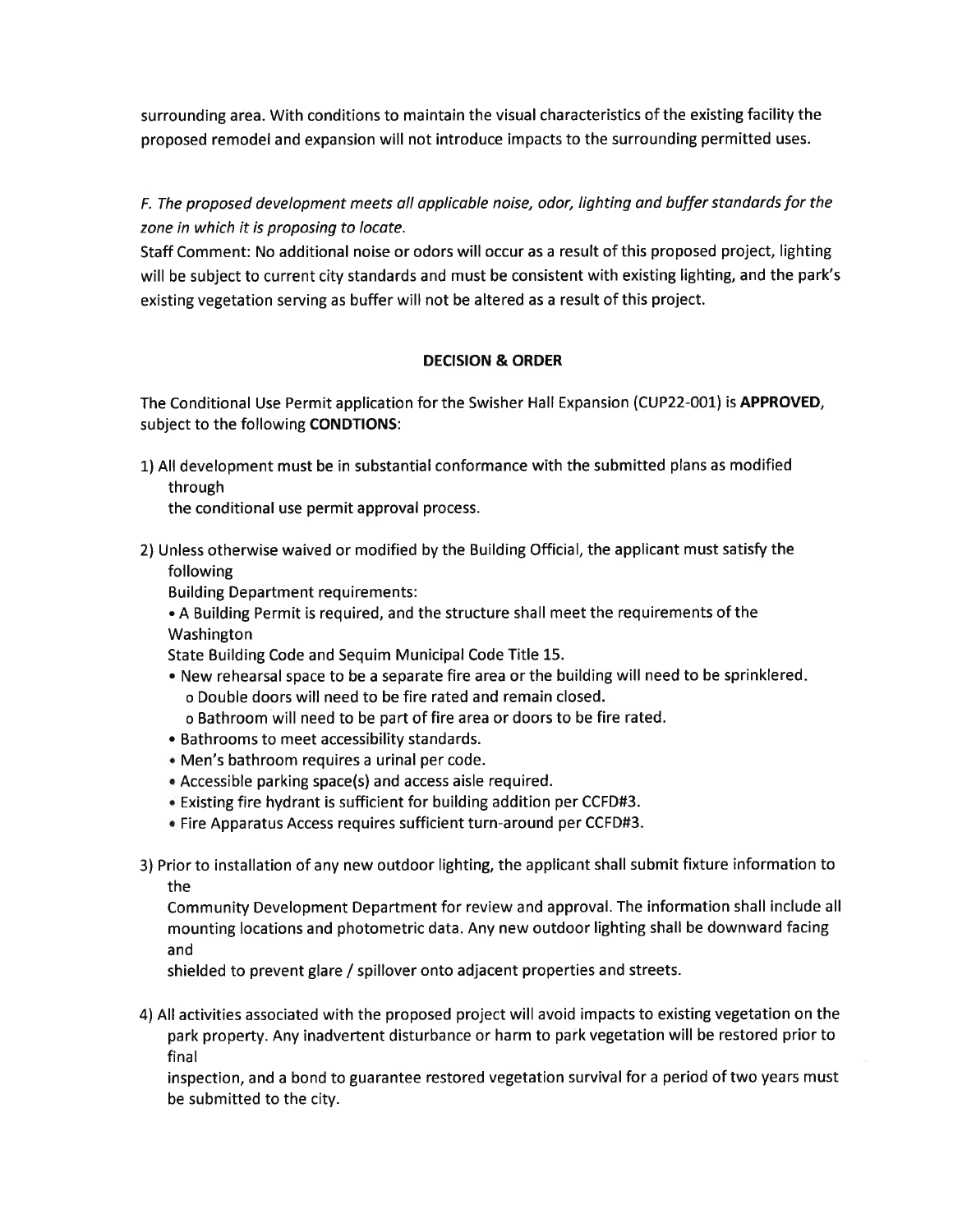5) Unless otherwise waived or modified by the City Engineer, the applicant must satisfy the conditions of the Public Works Department in their memo dated April 5,2022, as follows:

#### Public Works Conditions

#### 1. lnternal driveway and parking area lmprovements

Per SMC18.60.030, the access to the proposed facility shall have safe vehicular and pedestrian access. This will be achieved though improvements to the driveway, parking and pedestrian access. Pedestrian access must be provided from the end of the Albert Haller Play Fields to the facility. Sidewalks shall extend around the perimeter building from the parking to the new double doors on the north side of the building for safe pedestrian access. The new parking area must be paved, with curb gutter and sidewalk.

SMC 18.60.030 Review criteria for Conditionol Uses

ln oddition to the requirements prescribed herein below, conditional uses shall not be recommended or granted unless all of the following findings are made in the affirmotive: A. The proposol will not materially endonger the public health, safety, or generol welfare, or generate undesirable impacts beyond the property boundaries. B. The proposal will not substantially impact the reosonoble use and enjoyment of surrounding properties.

C. The proposol is consistent with the overoll gools and objectives of the comprehensive plan and any applicable subarea plans.

D. The cumulative effect of approving this ond similor proposals will not couse on erosion of the purpose ond intent of the comprehensive plan.

E. The character of the use is in harmony with the surrounding orea, the applicant hos demonstrated that the conditionol use, with ony proposed mitigotions, will have no more impacts off-site than other uses which are permitted within the zoning district. F. The proposed development meets all opplicable noise, odor, lighting ond buffer standards for the zone in which it is proposing to locate. (Ord. 97-019 § 4, Exh. B)

## 2. Parking/Driveway Requirements

. For circular driveway with planter in middle, please refer to Fire District 3 comments for minimum and maximum radiuses.

¡ Access roadway to the proposed, existing and improved structures within the City of Sequim, must be paved as a requirement of SMC 18.60.030 "Review criteria" for Conditional Uses

• Existing structures must be brought up to current City standards. The driveway and parking areas must be concrete or asphalt and connect to a public street. Parking stall requirements will be provided by the Department of Community Development. SMC12.08.080 Driveway standards.

All drivewoys on public property shall be cement concrete driveways as specified and opproved by the city engineer as set forth in SMC 12.08.050. The width of driveways sholl be a minimum of nine feet ond a moximum of 30 feet. Existing curbs and sidewolks over which o drivewoy is to be placed shall be neatly cut and removed. Driveways on private property shall be constructed of concrete or asphalt. (Ord. 2005-019; Ord. 279 § 9, 1973)

5MC18.48.090 B. Commercial ond lndustrial Developments

7. Limit width to 30 feet or one-half width of frontoge, whichever is less.

2. Use a four-foot-wide flore approoch.

3. Design opproach for weight of trucks.

4. Avoid cross traffic near entrance.

5. Allow vehicles to fully enter site before potential obstruction from cross troffic or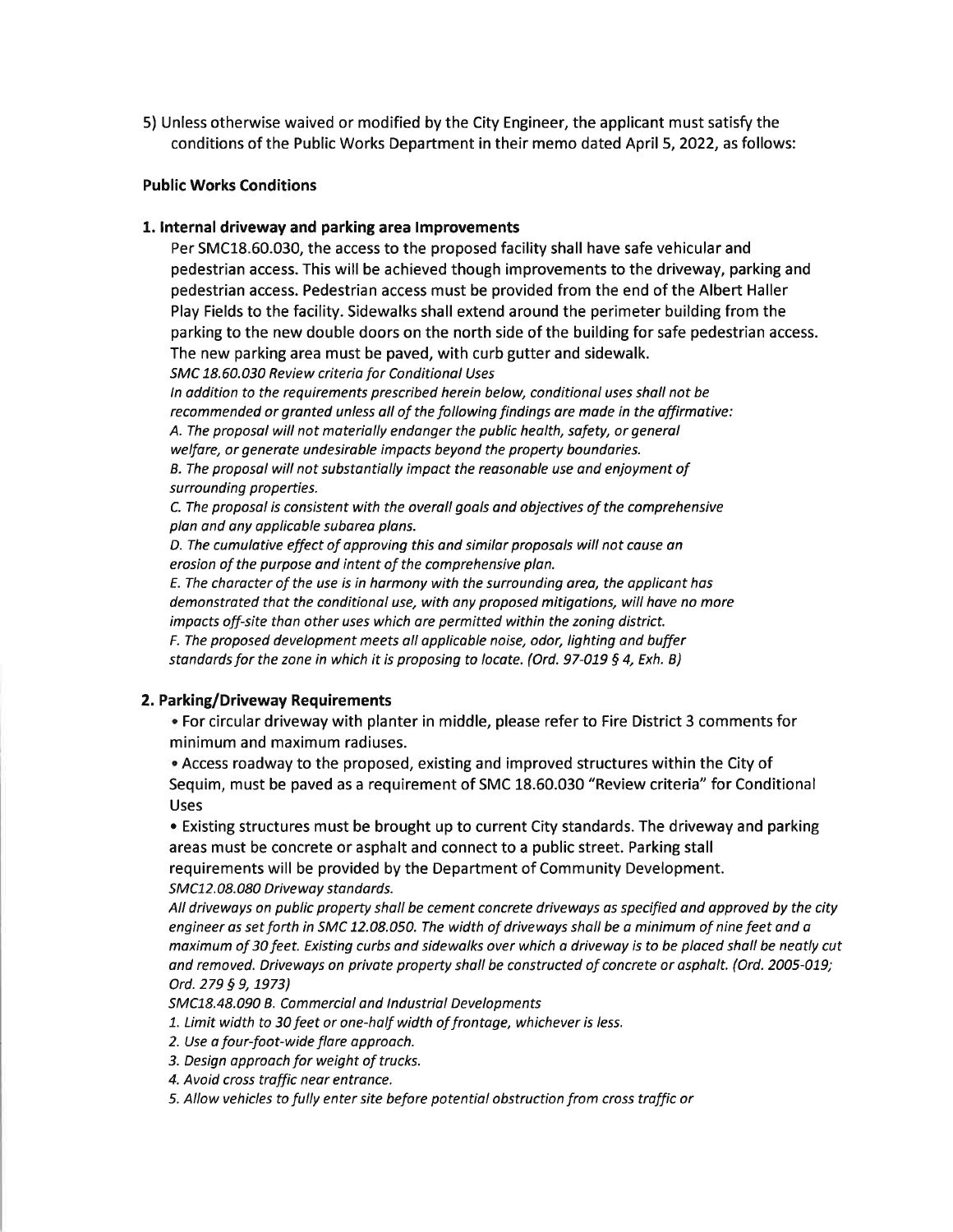backups.

6. Define location with landscoping.

7. Provide for sofe pedestrion crossing of driveways.

- 3. Clallam Transit Considerations: Bus Stop, Bus Turnouts, Dial-A-Ride Service:
	- Please coordinate with Transit services.

#### 4. Utilities:

. Sewer and Water shall be brought up to current standards for the given usage, change in use, additional toilets, and proposed additions and new structures.

#### 5. Water:

• Existing water meter and line may be used for additional bathroom fixtures.

. lf fire sprinklers are required, a fire water line from the Guy Cole Center across Bell Creek to the proposed building shall be constructed.

#### 6. Sewer:

• Proposal shows remodel of the existing bathroom and creation of an additional bathroom. The septic ís served by a 2" lateral with a grinder pump. Provide a hydraulic analysis showing the 2" lateral and existing grinder pump can adequately support the expected load from the proposed addition.

## 7. Stormwater:

Improvements shall comply with the provisions of the 2012 Stormwater Management Manual for Western Washington, 2014 edition.

. Site redevelopment including roof area, driveway and parking, if over 5,000sf of new hard surface area triggers Minimum Requirements #1-9, including and Engineered Stormwater drainage plans, prepared consistent with the requirements of SMC Title 13; complying with the 2012 Stormwater Management Manual of Western Washington, updated 2014. SMC Table 17.12.020(A).

## 8. A Traffic lmpact Analysis (TlA)

- . A TIA will not be required for this project.
- 9. Third Party Review: Will not be required for this project.
- 10. General Facility Charges: Sewer and Water General Facilities charges will be assessed at the currently adopted rates and collected at the time the request for connection is made or, if <sup>a</sup> building permit is to be issued, at the time the building permit is issued for each unit per 13.72.O3O. For informational purpose, current fees for each unit are as follows per SMC L3.72.O20(A2l;

o Commercial Use GFC's: Determined by size of meter and use

11. Impact Fees: Transportation and Park Impacts fees must be paid at the currently adopted rates in accordance with SMC 22.04.030 before building permit issuance.

## 12. Performance Bond: will be required

6). All plans submitted for final approval shall be titled:

CIW OF SEQUIM, Conditional Use Permit (CUP 22-001)